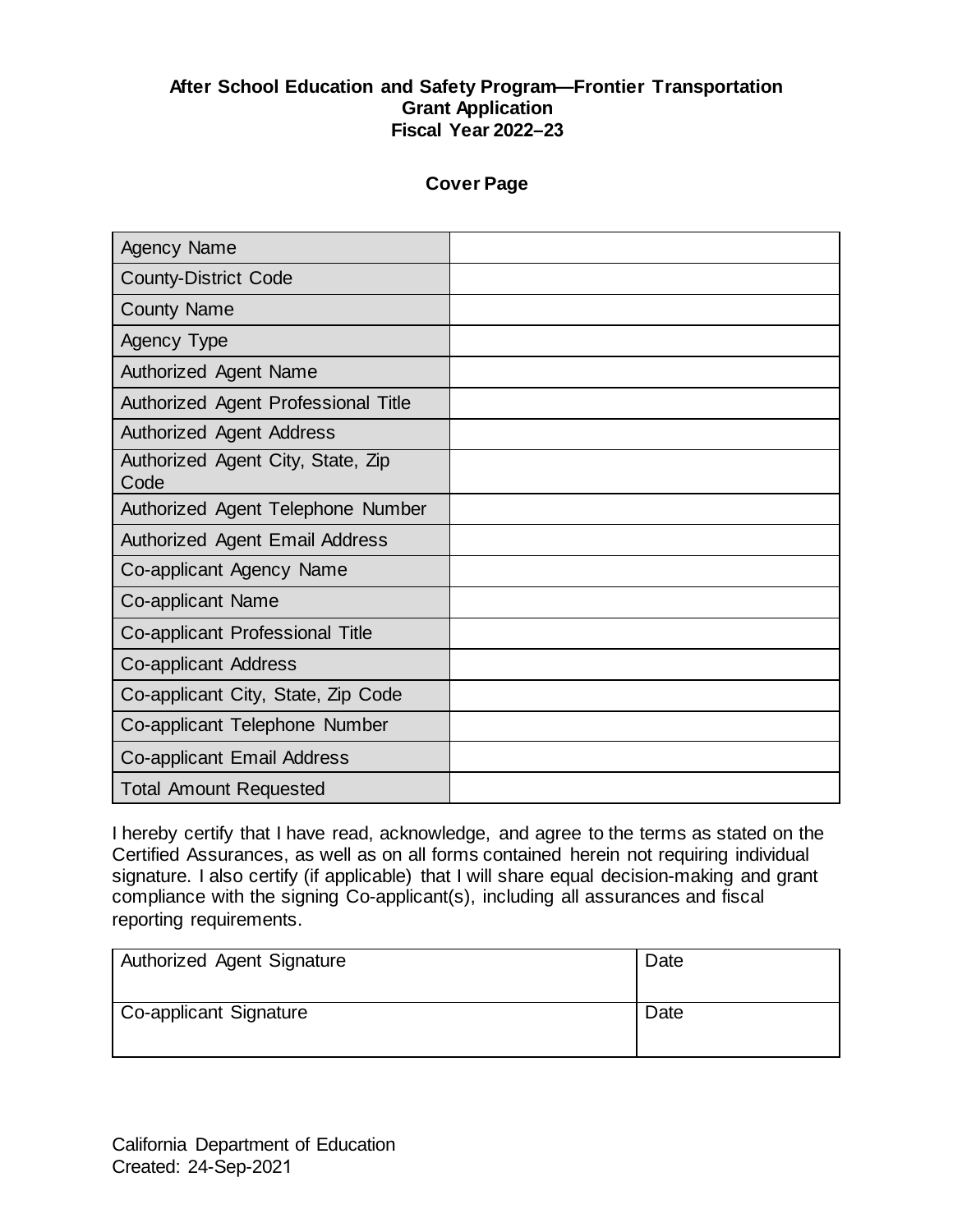#### **Signatures and Approvals**

#### **School Principal or Executive Director Approval**

 The school principal or executive director of a direct-funded charter school of each school to be served by the proposed program must approve this program application.

| <b>County-District-</b><br><b>School Code</b> | <b>School Name</b> | <b>Name of School</b><br><b>Principal or</b><br><b>Executive</b><br><b>Director</b> | <b>Signature of</b><br><b>School Principal or</b><br><b>Executive Director</b> |
|-----------------------------------------------|--------------------|-------------------------------------------------------------------------------------|--------------------------------------------------------------------------------|
|                                               |                    |                                                                                     |                                                                                |
|                                               |                    |                                                                                     |                                                                                |
|                                               |                    |                                                                                     |                                                                                |
|                                               |                    |                                                                                     |                                                                                |
|                                               |                    |                                                                                     |                                                                                |

#### **School District Approval**

 The local educational agency (LEA) superintendent must be in agreement with the intent of this application. The LEA superintendent assures that all schools in this application meet eligibility requirements for funding pursuant to the terms and conditions described in the request for application.

 If the LEA superintendent is already a signatory on this application, then signature below is not required.

 Direct funded charter schools applying for grant funding are not required to obtain the superintendent's signature for approval.

| <b>County-District-</b><br><b>School Code</b> | <b>School District</b><br><b>Name</b> | Name of<br><b>Superintendent</b> | <b>Signature of</b><br><b>Superintendent</b> |
|-----------------------------------------------|---------------------------------------|----------------------------------|----------------------------------------------|
|                                               |                                       |                                  |                                              |
|                                               |                                       |                                  |                                              |
|                                               |                                       |                                  |                                              |
|                                               |                                       |                                  |                                              |
|                                               |                                       |                                  |                                              |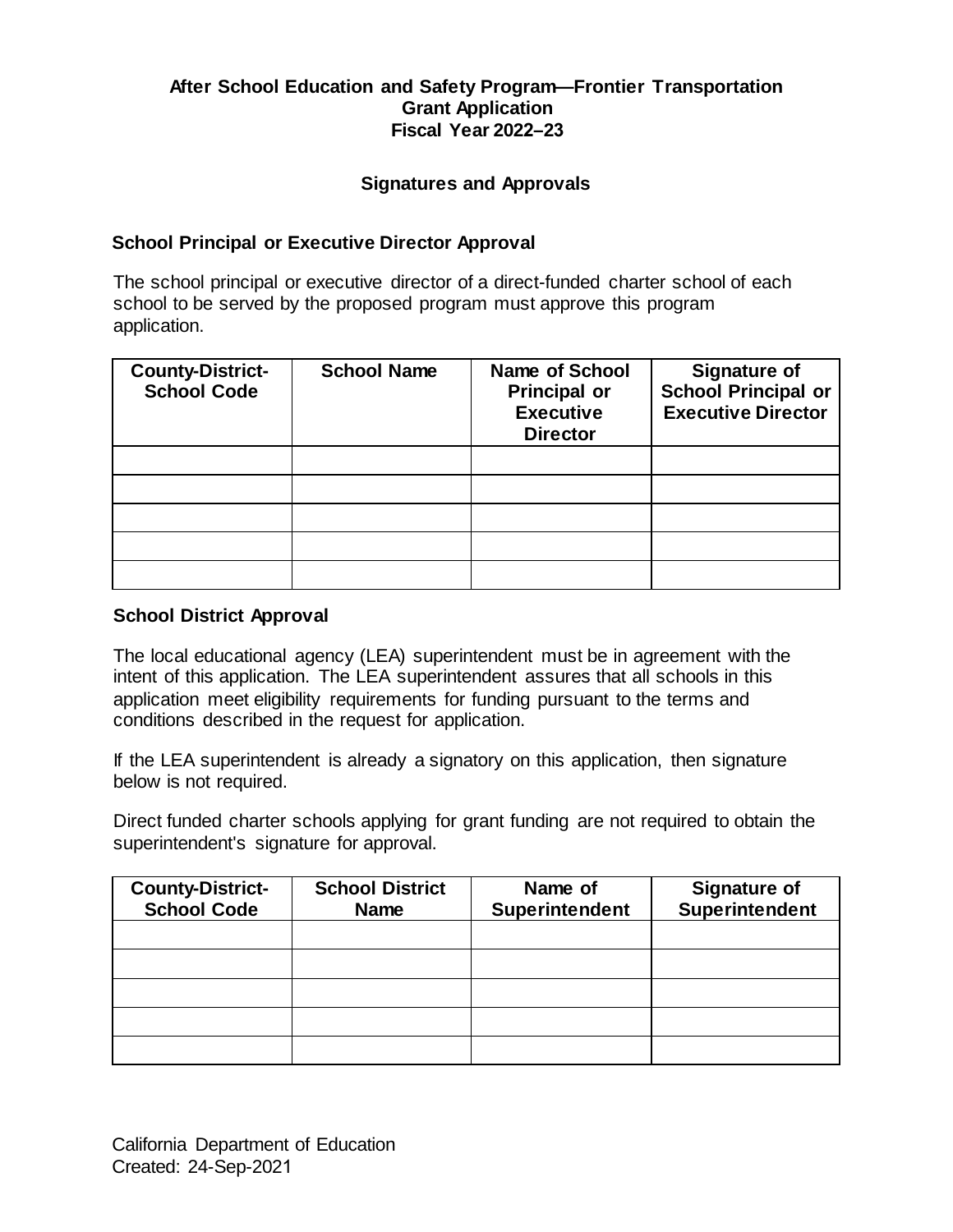# **Grant Requests Page**

| <b>County-District-</b> | <b>School Name</b>    | <b>School</b> | Program     | <b>Students</b> | Amount           |
|-------------------------|-----------------------|---------------|-------------|-----------------|------------------|
| <b>School Code</b>      |                       | <b>Type</b>   | <b>Type</b> | <b>Served</b>   | <b>Requested</b> |
| 12345678901234          | Example Middle School | M             | Frontier    | 84              | \$15,000.00      |
|                         |                       |               |             |                 |                  |
|                         |                       |               |             |                 |                  |
|                         |                       |               |             |                 |                  |
|                         |                       |               |             |                 |                  |
|                         |                       |               |             |                 |                  |
|                         |                       |               |             |                 |                  |
|                         |                       |               |             |                 |                  |
|                         |                       |               |             |                 |                  |
|                         |                       |               |             |                 |                  |
|                         |                       |               |             |                 |                  |
|                         |                       |               |             |                 |                  |
|                         |                       |               |             |                 |                  |
|                         |                       |               |             |                 |                  |
|                         |                       |               |             |                 |                  |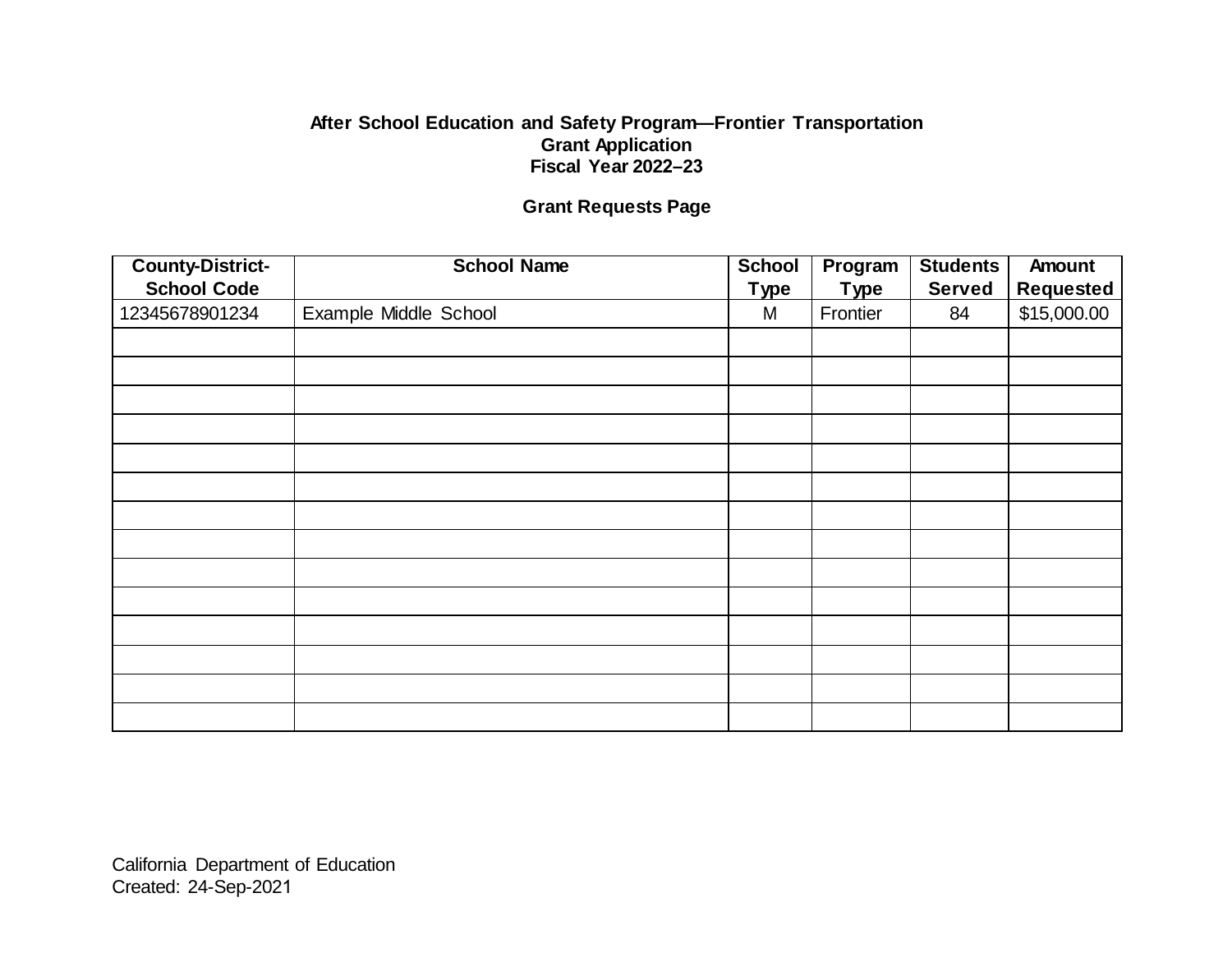## **Authorized Designee**

 behalf of an agency or organization in recognition that a grant application has been  After School Education and Safety Program grant application. **A signature from a Designee will only be accepted along with a copy of a recent governing board resolution or minutes specifically authorizing the designee to accept and sign as a proxy for financial statements and legally binding documents.**  An **Authorized Signature** refers to a person who is eligible to authorize and sign on submitted. In the absence of the Authorized Signature, a Designee is able to sign the

 Signature authority is the permission to execute transactions up to limits established by relevant applicant agency's policies and permission to approve transactions for applicant's program objectives and budgetary authorizations. execution. This approval attests to the appropriateness of the transaction within the

 Individuals who receive delegated authority shall have active involvement with the activity being conducted; and have sufficient knowledge of the applicant agency's policies, rules, laws, regulations, and procedures to ensure compliance.



 Will an Authorized Designee sign this application? If yes, a copy of a recent governing board resolution or specific minutes authorizing the designee to accept and sign as a proxy for financial statements and legally binding documents must be included with the application materials.

| <b>Agency Name</b> |  |
|--------------------|--|
| Designee Name      |  |
| Designee Title     |  |
| Designee Signature |  |
| Signature Date     |  |